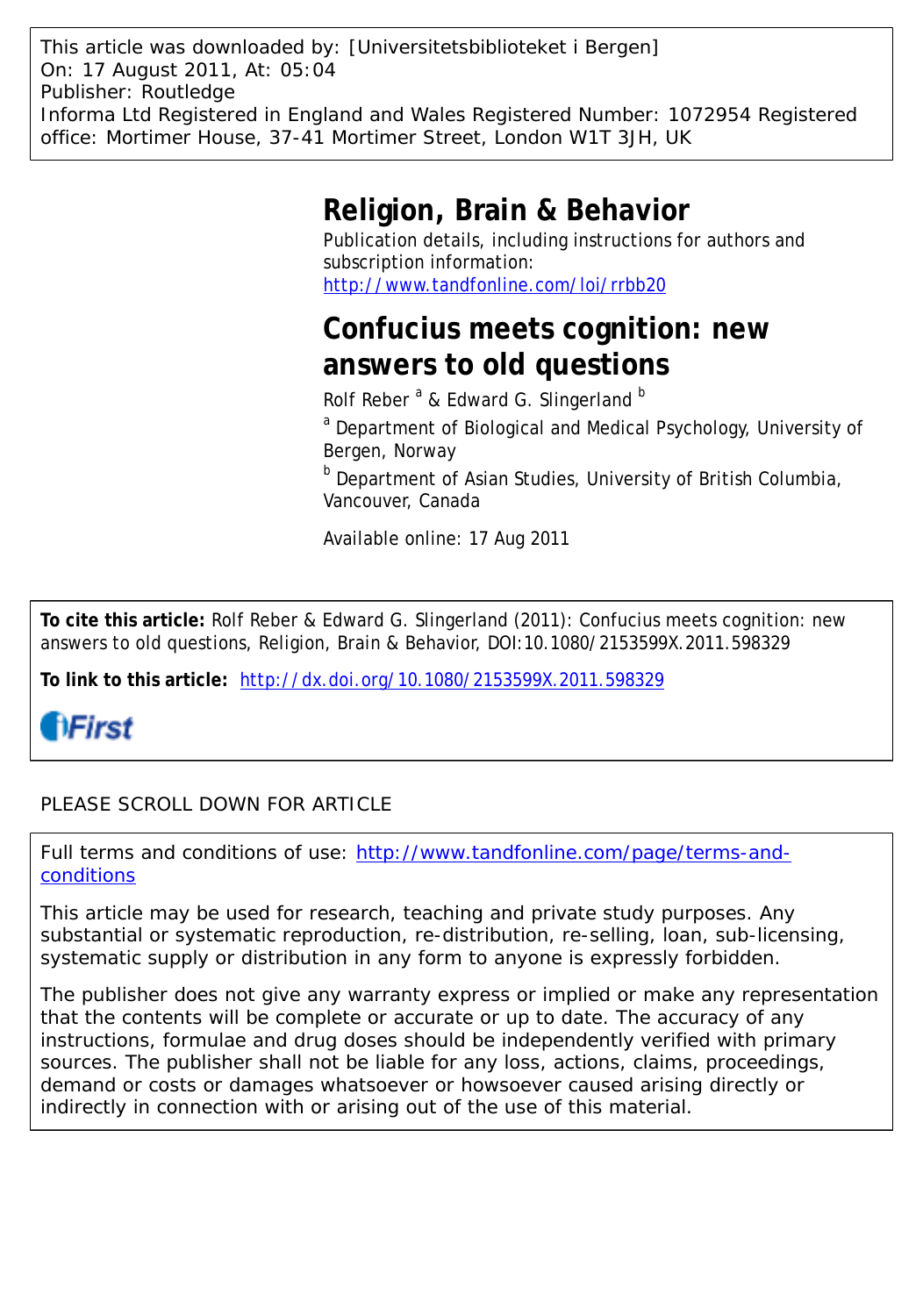### Confucius meets cognition: new answers to old questions

Rolf Reber<sup>a\*</sup> and Edward G. Slingerland<sup>b</sup>

<sup>a</sup>Department of Biological and Medical Psychology, University of Bergen, Norway; <sup>b</sup>Department of Asian Studies, University of British Columbia, Vancouver, Canada

Early Chinese Confucian virtue ethics saw effortless harmony with the ''Way'' as essential for ethical life, but raised the problem of how one can, through effort, reach a state of effortless perfection. We decompose this paradox into three subparadoxes and review evidence from cognitive psychology relevant to each of them. First, how can one attain spontaneity by expending effort? Second, how can one come to love what one does not already love? Third, why is a deed considered not virtuous if consciously done for the sake of attaining virtue? We discuss how the cognitive sciences can contribute to potential solutions to an ancient ethical tension, and what the humanities can contribute to problems psychologists have only recently begun to explore.

Keywords: affect; early Chinese thought; effortless action; spontaneity; Confucius; cognition; processing fluency; ritual; virtue ethics

#### Introduction

The *Analects of Confucius* (551–479 BCE), consisting of 20 "books" that purport to record his teachings, $<sup>1</sup>$  is the founding text of Confucianism and arguably the most</sup> influential book in Chinese religious thought. Confucius focused on how to become a good person, which for him also meant becoming a good servant of the state. Confucius believed that, in order to attain moral perfection, it was necessary for the aspiring ''gentleman'' to reach a state of wuwei or ''effortless action,'' where proper actions would be performed unselfconsciously and without a sense of effort. In early Confucian thought, this sort of effortless virtuous action is portrayed as the result of extended training in traditional cultural forms, including rituals and music, and repeated oral and mental rehearsals of moral exemplary narratives and maxims. The Analects (Slingerland, 2003b), along with other major works of Chinese thought, became the basis of China's civil service examination, and they were therefore memorized by every educated Chinese person from 1313 until the last nationwide exam in 1910.

In this paper we intend to focus on a particular paradox that plagued early Confucian thought, and that also seems endemic to any system of moral education that values spontaneity: fundamentally, the problem of how one can try not to try. We will explain how this paradox can be decomposed into three separate subparadoxes, and we will then discuss evidence from contemporary cognitive psychology that is relevant to each of them.

<sup>\*</sup>Corresponding author. Email: rolf.reber@psysp.uib.no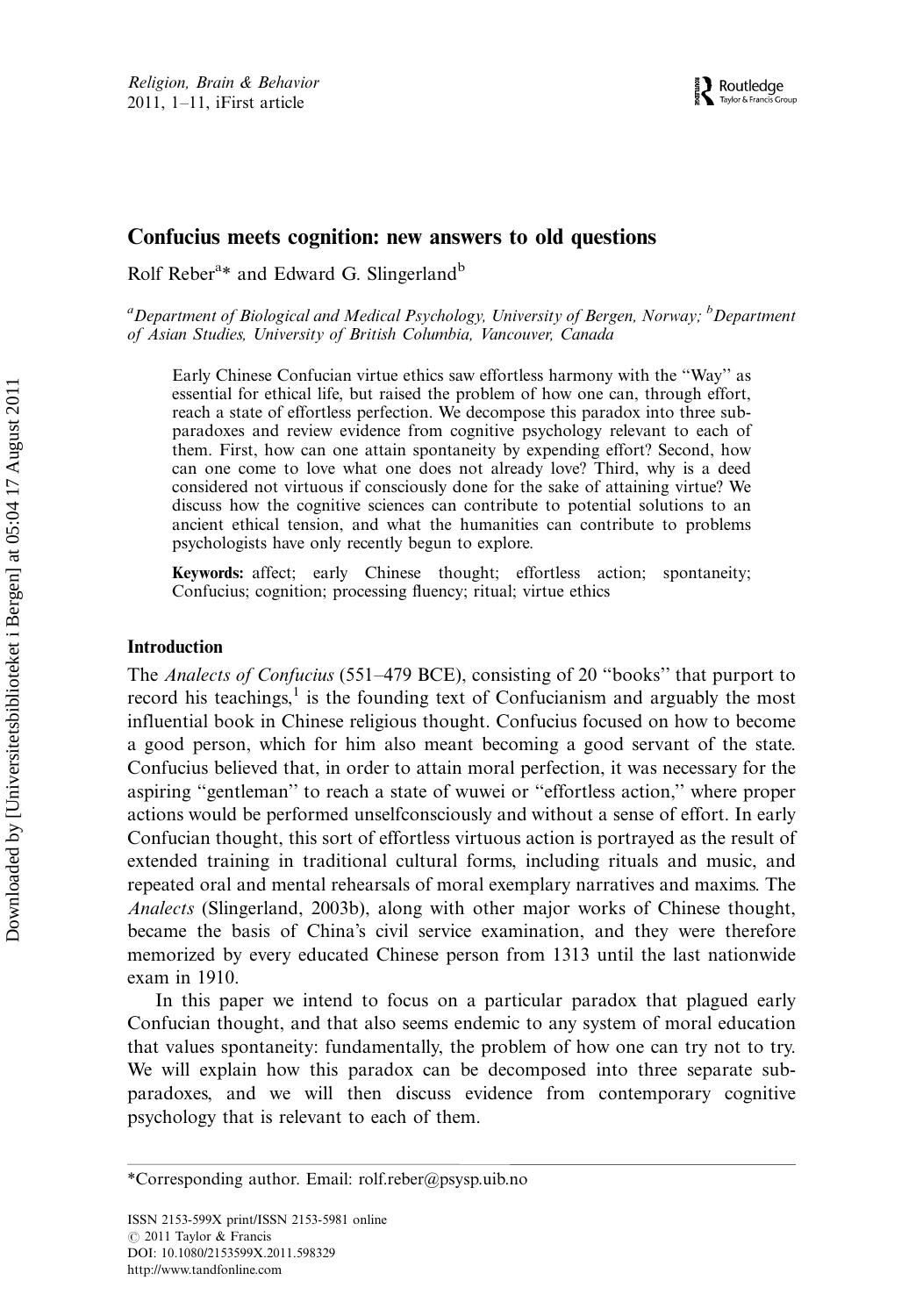#### The paradox

One of the central problems of early Chinese virtue ethics is the paradox that the state of effortless action can only be attained through investing effort and undergoing difficulties during training (see Slingerland, 2000, 2003a, 2008a). In Confucian thought, for example, effortless virtuous action is the result of extended training in traditional cultural forms, including rituals, music, and repeated readings of moral maxims. The question then arises: how can one try not to try, or force oneself to love something one does not already love (Slingerland, 2003a, p. 13)?

What has been described as "the paradox of wuwei" in the *Analects* (Slingerland, 2003a, pp. 70ff.)<sup>2</sup> can – from a cognitive point of view – be decomposed into three different paradoxes: first, effortless action can only be attained through investing effort; second, learning the Confucian Way is only enjoyable if someone already loves it; third, the conscious intention to attain virtue actually undermines true virtue, which means that only good deeds done for their own sake count as virtuous.

From these three paradoxes, three questions arise that can be examined empirically. How does effort result in effortless action? How can one force oneself to love something that one does not already love? What are the cognitive differences between performing a good deed for the reward of virtue and performing a good deed for its own sake? We shall review evidence from studies in cognitive psychology that suggests at least partial solutions to the first two paradoxes, and that documents the apparent cognitive reality of the third.<sup>3</sup>

#### With effort to effortlessness

A large literature has shown that repeated training of a skill leads to automatization of routines (e.g., Schneider & Shiffrin, 1977; Shiffrin & Schneider, 1977). However, Baddeley and Longman (1978) observed a tension inherent to skill learning in examining the question of what kind of schedule is optimal to train postal workers on a newly introduced special typewriter. The two extreme schedules were one hour per day (a distributed training schedule), and two times two hours  $-$  that is, four hours – per day (a blocked training schedule). Two other groups received schedules in between. The result was clear-cut: those who were on the distributed schedule needed fewer training hours than those on the blocked schedule to reach proficiency. Despite this positive result, postal workers trained on the distributed schedule were least satisfied with their training and wished to be transferred to a blocked training schedule in the future. In contrast, the postal workers in the blocked condition were the most satisfied even though they performed worst. Simon and Bjork (2001, 2002) examined this tension further. They found that participants in their perceptualmotor learning studies made fewer errors during acquisition if they were trained on a blocked rather than a random schedule. This supports the subjective experience by the postal workers during training: those in the distributed training condition had the impression of making less progress than those in the blocked condition. However, when it came to retention the next day, participants in the random condition in Simon and Bjork's studies fared significantly better than those in the blocked condition, in line with Baddeley and Longman's finding that postal workers on the distributed schedule had the better learning outcomes in the long term. There is thus a discrepancy between subjects' phenomenological perceptions and objective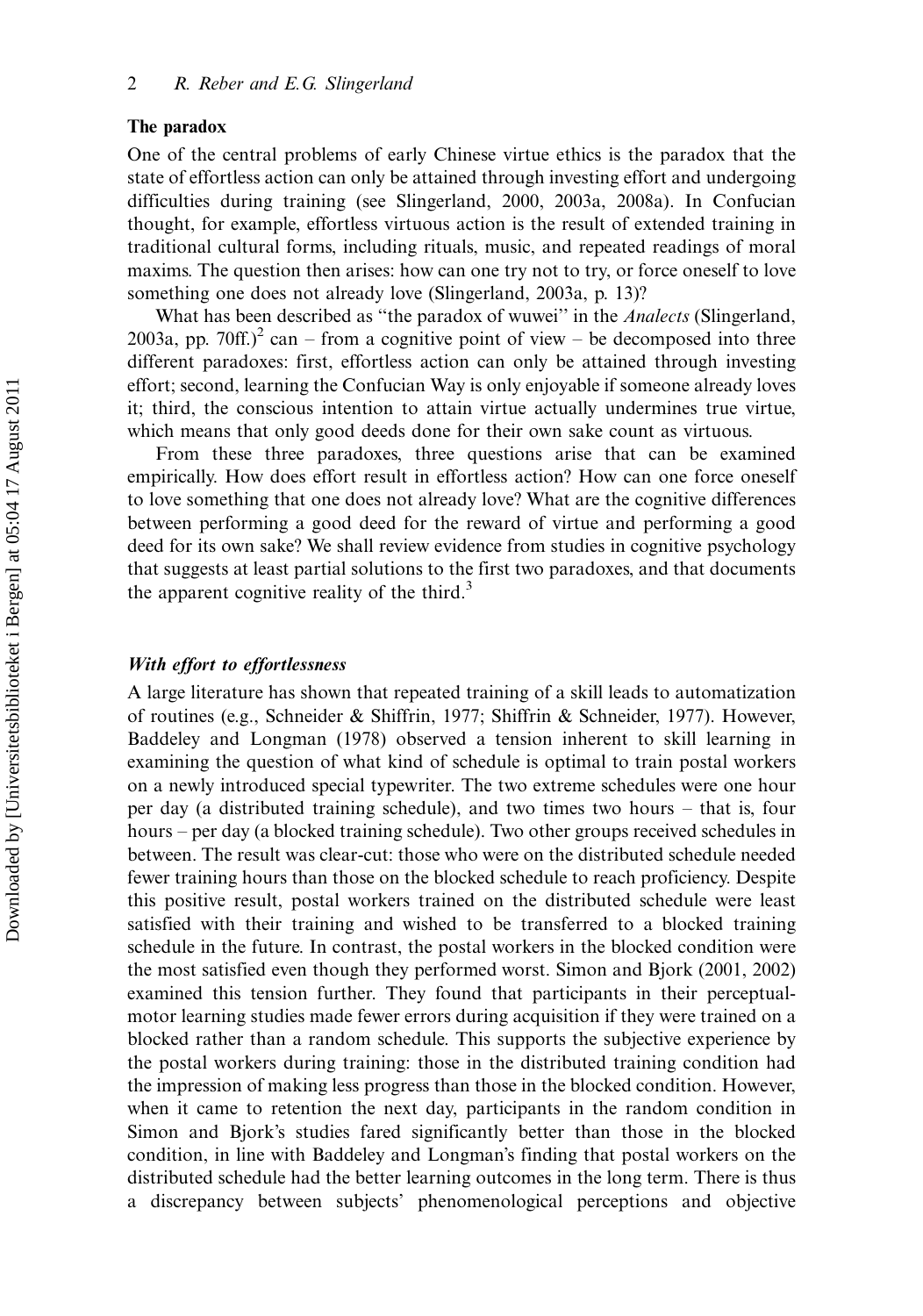outcomes: ease of processing during the acquisition phase is related to poor outcomes in the retention phase, and vice versa.

In the acquisition phase, Simon and Bjork (2001, 2002) required from their participants a judgment of how well they learned certain patterns in the perceptualmotor task. They found that participants in the blocked schedule rated their future retention more favorably than participants in the random schedule, mirroring the advantage in the acquisition phase, but contradicting the actual outcome in the retention test. Apparently, people prefer the less effortful style of learning and do not realize that difficult-to-learn items often are better remembered than easy-to-learn items; rather, they have the incorrect intuition that they remember well what they learn with ease. For example, many education researchers and practitioners believe that reducing extraneous cognitive load and thus making learning easy is always beneficial for the learner (Sweller & Chandler, 1994). In fact, making learning more difficult by presenting contents in a difficult-to-read font results in superior learning (Diemand-Yauman, Oppenheimer, & Vaughan, 2011). In addition, it has been observed that ease of learning gives people the impression that they are competent (see Marteau, Wynne, Kaye, & Evans, 1990; R. Reber, Meier, Ruch-Monachon, & Tiberini, 2006).

We now can relate this tension in cognitive functioning to the Confucian paradox that effort is needed to attain effortlessness. First, Confucius felt that our natural, untutored spontaneous responses to the world, as determined by our innate ''nature,'' are not optimal: if indulged, they lead to immorality and social chaos. A transformation of one's inborn nature is therefore required, whereby the individual will learn new or at least modified responses that deviate from the original dominant response. As learning non-dominant responses presumably is more difficult than just giving the dominant response, Confucius is right to assume that learning the Way is difficult.

Second, repeated practice has been shown to result in automatization of a skill. From a neuroscience perspective, automatization in learning goes along with a decrease in activation of brain areas that are implicated in effortful processing, such as the prefrontal cortex (e.g., Jansma, Ramsey, Slagter, & Kahn, 2001). The early Confucians often speak of the ''internalization'' of external cultural behavioral and cognitive forms, as embodied in traditional ritual, classics, and music. This metaphor of ''internalization'' captures in a loose form the outline of this process. Confucius realized that intensive, lifelong practice is needed in order to accomplish this internalization process – that is, to instill a dominant response that is not the natural one. Interestingly, learning outcomes are better with distributed practice, despite the fact that people prefer a blocked schedule. Confucius apparently had no knowledge or intuition about the distribution of practice.

Third, Confucius expressed frustration that people did not like to learn the Way.4 The study by Baddeley and Longman (1978) showed that people indeed do not like the more difficult way, which in itself is not surprising. However, people not only dislike difficulties; they also feel that they do not learn much when the learning process is difficult. As discussed above, this naive intuition is wrong, but it may contribute to frustration early in learning so that people do not get a feeling for how easily they could retrieve what they have learned. There is reasonable doubt whether people understand the relationship between difficulty of learning and ease of retrieval: people have a great deal of experience with learning new skills, but they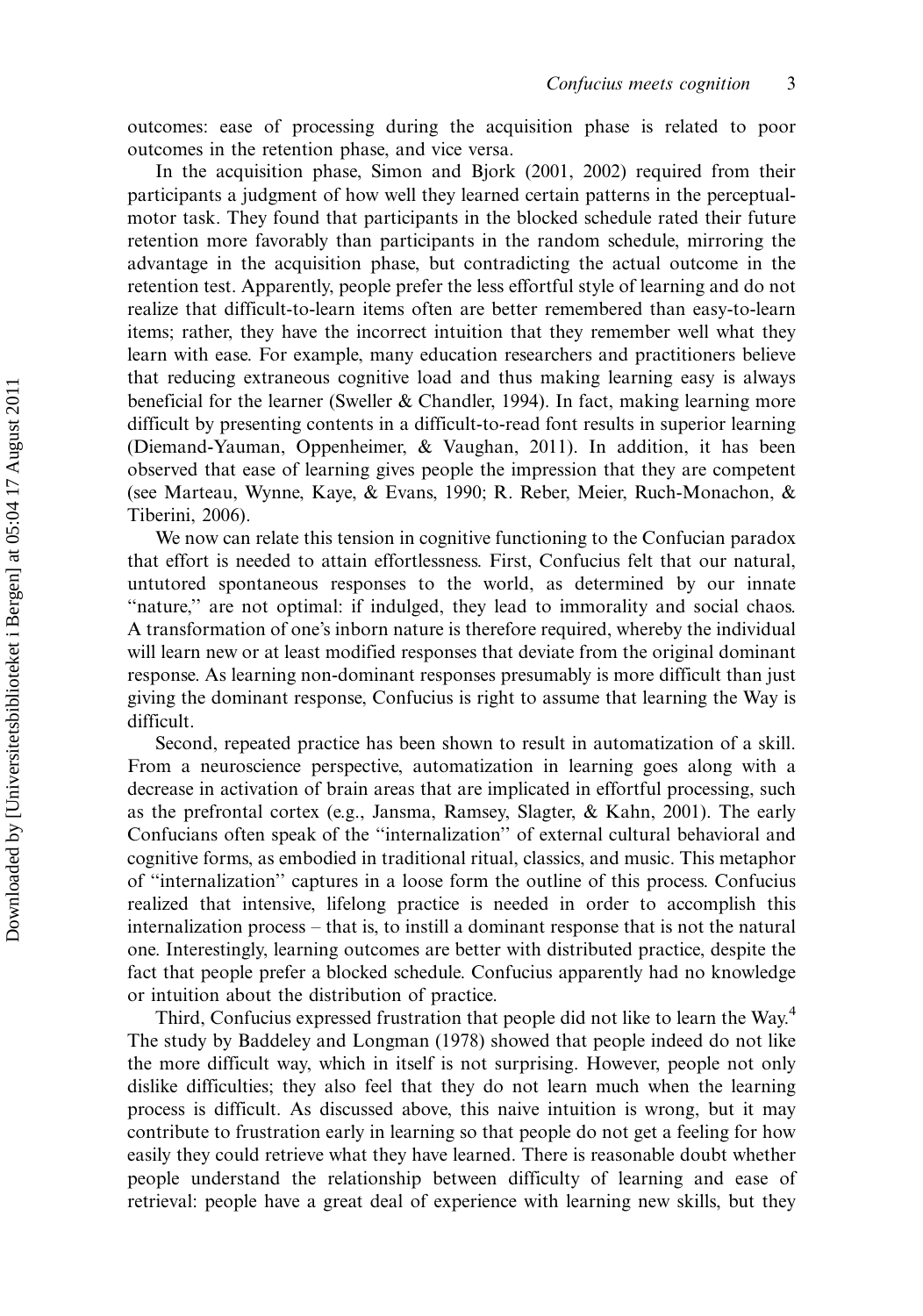apparently do not naturally develop the intuition that what is difficult to learn may be easy to remember.

In sum, research on skill learning reveals that people can attain some degree of effortlessness through practice, which roughly corresponds to the Confucian notion of cultivating spontaneity. In addition, cognitive psychology has discovered a contradiction between the learning experience and later memory performance: what is difficult to learn is easy to remember. However, learners apparently do not like to invest cognitive resources into learning, and they have the incorrect intuition that what is easy to learn can be remembered better. That learners do not like to learn what is difficult leads to the second component of the Confucian paradox.

#### Loving what one does not already love

Confucius believed that in order to be able to truly learn the Way, the learner must already possess at least an incipient love for it; when one possesses a genuine love for the Way, learning becomes effortless (Slingerland 2003b, pp.  $60-63$ ). How, though, to instill such a love in people who do not already possess it, which Confucius clearly felt included most of his contemporaries? This tension - structurally similar to the so-called ''Meno problem'' in Platonic thought of how one can learn a truth that one does not already know – drove a great deal of metaphysical theorizing in East Asian religion, and arguably was never satisfactorily solved (Slingerland, 2003a, p. 19). Responses historically have alternated between (1) internalist views that the good is already within the person, and that it merely needs to be elicited and brought to the outside by gentle instruction; (2) externalist views that love can be inculcated from the outside by intensive training; and (3) rationalist views that love, and emotion in general, are irrelevant to morality. The fact that none of these views ever became dominant, and regularly reappear throughout the various developments in East Asian religious thought, suggest that none is entirely adequate. Recent research in cognitive science on fluency and affect, however, may help to shed new light on the problem.

This research was conducted to find possible mechanisms underlying the mere exposure effect on affect (Zajonc, 1968), which refers to the fact that people like an object more after they have been exposed to it. Seamon, Brody, and Kauff (1983) proposed a two-step explanation of this effect: first, repeated exposure to an object increases perceptual fluency, which is the ease with which the object is processed. This increased fluency, in turn, increases positive affect.

However, all of these studies – even those that addressed the fluency–affect link – included manipulations of repetition (e.g., Whittlesea, 1993), so that it remained unclear whether fluency increases positive affect directly or only indirectly, mediated by familiarity. R. Reber, Winkielman, and Schwarz (1998) have shown that manipulations of fluency other than repetition  $-$  such as figure-ground contrast or presentation time increase positive affect in a single-exposure paradigm, supporting the notion that fluent processing is affectively positive. Winkielman and Cacioppo (2001) replicated this study but also assessed the activity of the Zygomaticus major, the muscle that is activated when people smile and therefore is taken as an indicator of positive affect. Indeed, high perceptual fluency resulted in higher activation of the Zygomaticus major, supporting the notion that fluent processing is inherently positive. The repeated stimuli do not need to be identical: prototype formation results in faster processing of prototypical stimuli (Posner & Keele, 1968), and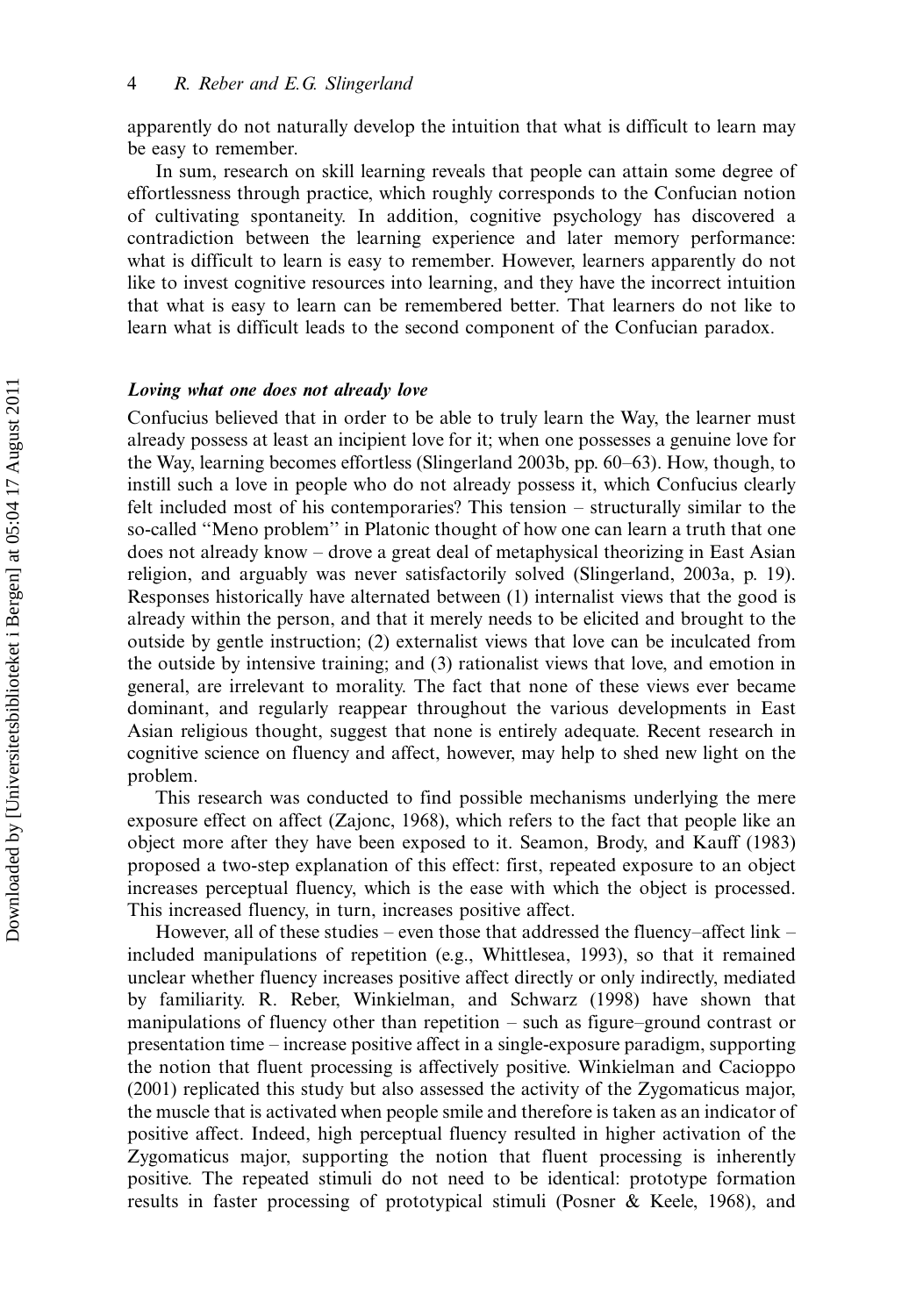artificial grammar learning (A.S. Reber, 1967) results in faster processing of grammatical stimuli (Buchner, 1994). Moreover, exposure to several exemplars of dot patterns from the same category resulted in more fluent visual processing of the prototype, as reflected by decreased activity in the posterior occipital cortex (P.J. Reber, Stark, & Squire, 1998). As predicted by the fluency account (R. Reber, Schwarz, & Winkielman, 2004), prototypical stimuli are experienced as more attractive than non-prototypical stimuli (Winkielman, Halberstadt, Fazendeiro, & Catty, 2006), and grammatical stimuli are liked more than non-grammatical stimuli (Gordon & Holyoak, 1983).

Another line of research found that repeated statements are more likely to be judged as true (Hasher, Goldstein, & Toppino, 1977). As with the mere exposure effect on affective judgments, some researchers have proposed that part of the repetition-truth link is mediated by processing fluency (e.g., Begg, Anas,  $\&$ Farinacci, 1992). Analogous to the fluency-affect link, R. Reber and Schwarz  $(1999)$  examined the fluency-truth link by manipulating figure-ground contrast of statements. Indeed, statements that were more readable were more likely to be judged as true than statements that were moderately readable, bolstering the notion that fluent processing enhances judged truth.

Applying these findings provides a plausible solution to the paradox that one can love what one has not learned to love already: reading exemplary literature, repeating rituals, and practicing music results in fluent processing of contents or actions related to these activities. It follows from theory and from our findings that the liking of cultural forms increases with repeated practice. This kind of internalization that obviates rational elaboration is supposed to transform moralistic attitudes derived from mere duty to religious attitudes that emphasize the joy of doing what needs to be done, or, as William James put it, "Religion thus makes easy and felicitous what in any case is necessary'' (James, 1985/1902, p. 51, italics in the original).

The first two paradoxes together show that people dislike contents that are difficult to learn, but that such contents can later be processed more easily and are therefore liked better than contents that were easy to learn but later more difficult to retrieve. In addition, as fluency not only enhances positive affect, but also judged truth, people feel that repeated contents related to readings or rituals are more likely to be true. This suggests that embedding doctrinal content into rituals, songs, and repeated stories may be a very effective cultural technology for entrenching those doctrines in the minds of adherents, which may in turn help to explain why such techniques are so commonly found in religions across the world and throughout the historical record.

Moreover, Confucius expressed the view that the common people can follow the Way, but not understand it (*Analects* 8.9). Aside from expressing an elitist view, this statement is interesting because it assumes the counterintuitive notion that people can learn a virtue without understanding it. One way to explain this phenomenon would have been instrumental conditioning by rewarding adequate ritual behavior and punishing inadequate behavior. Note, however, that this is not what Confucius had in mind: he was aware of the fact that reward and punishment would not instill trust (see Slingerland, 2003b; Cook, 2004). Consider, for instance, Analects 2.3, where Confucius reminds a member of the ruling class, "If you try to guide the common people with coercive regulations and keep them in line with punishments, the common people will become evasive and will have no sense of shame" – a notion very much opposed to Skinnerian behaviorism (Skinner, 1938). His method of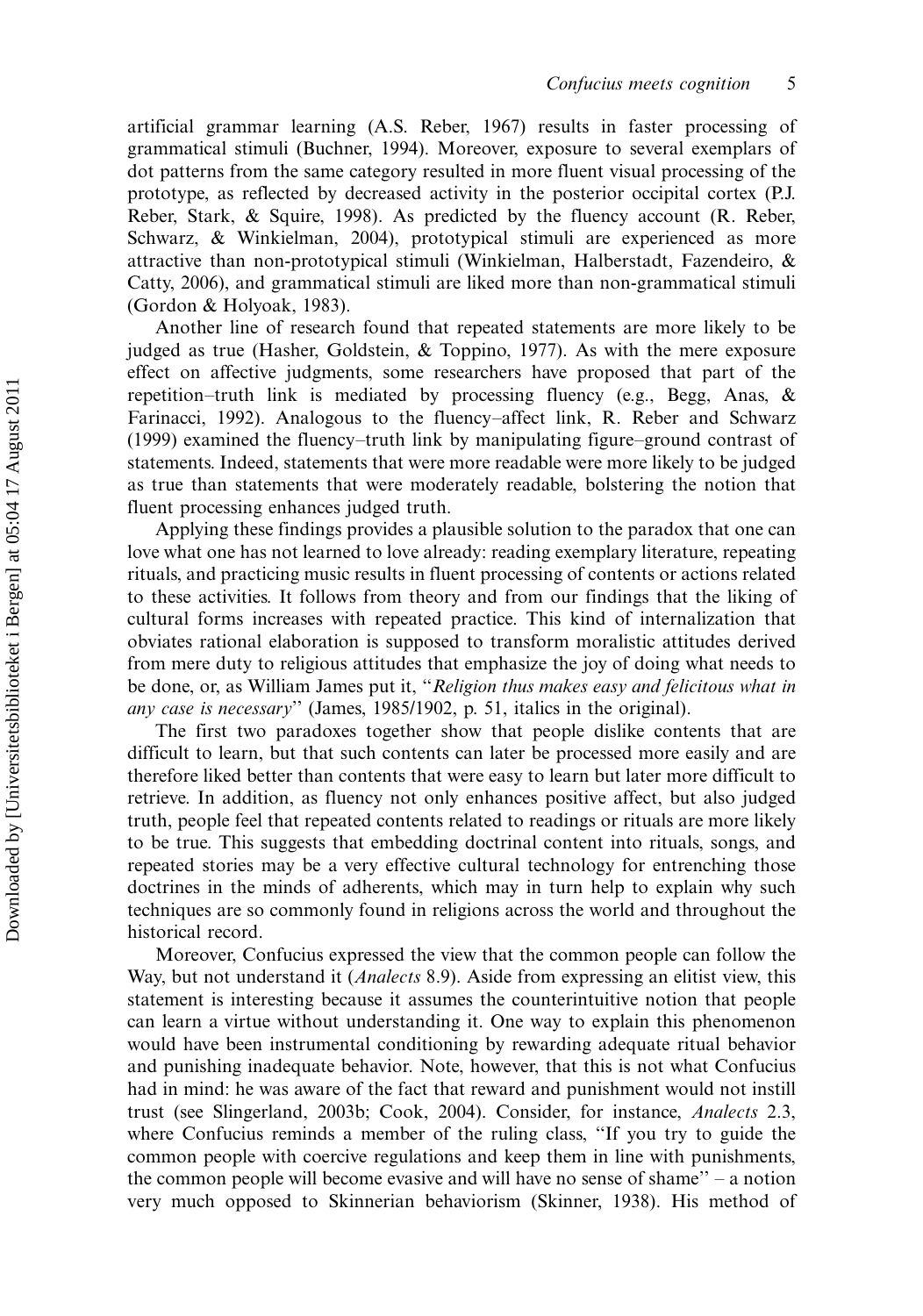inculcating the Confucian Way in the minds of the common people accorded more with the observation that learning can remain implicit (see A.S. Reber, 1993), or that the elicitation of positive affect due to repetition does not require conscious recognition (Kunst-Wilson & Zajonc, 1980).

Inculcation of values and virtues does not happen in a social vacuum. An important source of inspiration is friends; in contrast to family, people can choose their friends. Confucius has a view of friendship very similar to that of Aristotle:<sup>5</sup> friends are drawn to each other by their common love of the Way and their common interest in virtue, and they support each other in becoming good (*Analects* 12.24). Mutual support includes not only sharing of knowledge, but also shared exposure to cultural forms. This shared exposure to the same cultural forms results in shared preference for these forms  $-$  or shared tastes (R. Reber, in press). Friends who share the cultural forms they are exposed to not only share affective preferences but also a sense of what is true, because processing fluency increases judged truth of beliefs (see R. Reber & Schwarz, 1999; R. Reber & Unkelbach, 2010).

#### Virtuous without wanting to be virtuous

The third of our paradoxes is related to what has been called the ''paradox of virtue" (Nivison, 1996, pp. 31–43): a deed is only virtuous if done without the intention of obtaining virtuousness, or even any conscious awareness of being virtuous. This points to a crucial difference between virtue and non-moral skill acquisition, one long recognized in moral philosophy but only recently being explored in cognitive psychology. Aristotle (Irwin, 1999, p. 22), for instance, noted that ''what is true of crafts is not true of virtues,'' because the value of virtuous actions is to be found in the actor's inner state, not in the external outcome. This suggests, Aristotle was forced to conclude, that ''if we do what is just or temperate, we must already be just or temperate" - leading us back again to paradox #2 discussed above. The early Confucians had the same view as Aristotle, arguing that inward sincerity and unselfconsciousness were crucial for an action to count as genuinely virtuous, but they were similarly stymied by the lack of understanding of how to inculcate these qualities in one initially lacking them.

That this may constitute something of a genuine psychological paradox is reinforced by recent research suggesting that there may be differences in cognitive processing between intentional and non-intentional states of mind. Although we are not aware of research that addresses the question of intention and virtue directly, research on a related topic would appear to be relevant: it has been observed that the conscious pursuit of happiness – intentional activity aimed at achieving a state of happiness – may in fact be counterproductive (Schooler, Ariely,  $\&$  Loewenstein, 2003). The authors discuss three reasons why this may be the case. To begin with, people may lack explicit access to their experiences, making a precise assessment of their happiness impossible. Second, gauging one's feelings may come at a hedonic cost: thinking about happiness potentially undermines the very feeling state one thinks about. Third, the pursuit of happiness may be self-defeating, in a manner analogous to striving to achieve the goal of not thinking about a problem (Wenzlaff & Wegner, 2000) or attempting to re-experience a mood (Wegner, Erber, & Zanakos, 1993).

That people do not have insights into their moral judgments has been shown by the work of Haidt (2001, 2007). Essentially, when people have to reason about moral dilemmas, such as breaking the incest taboo, they exhibit great difficulties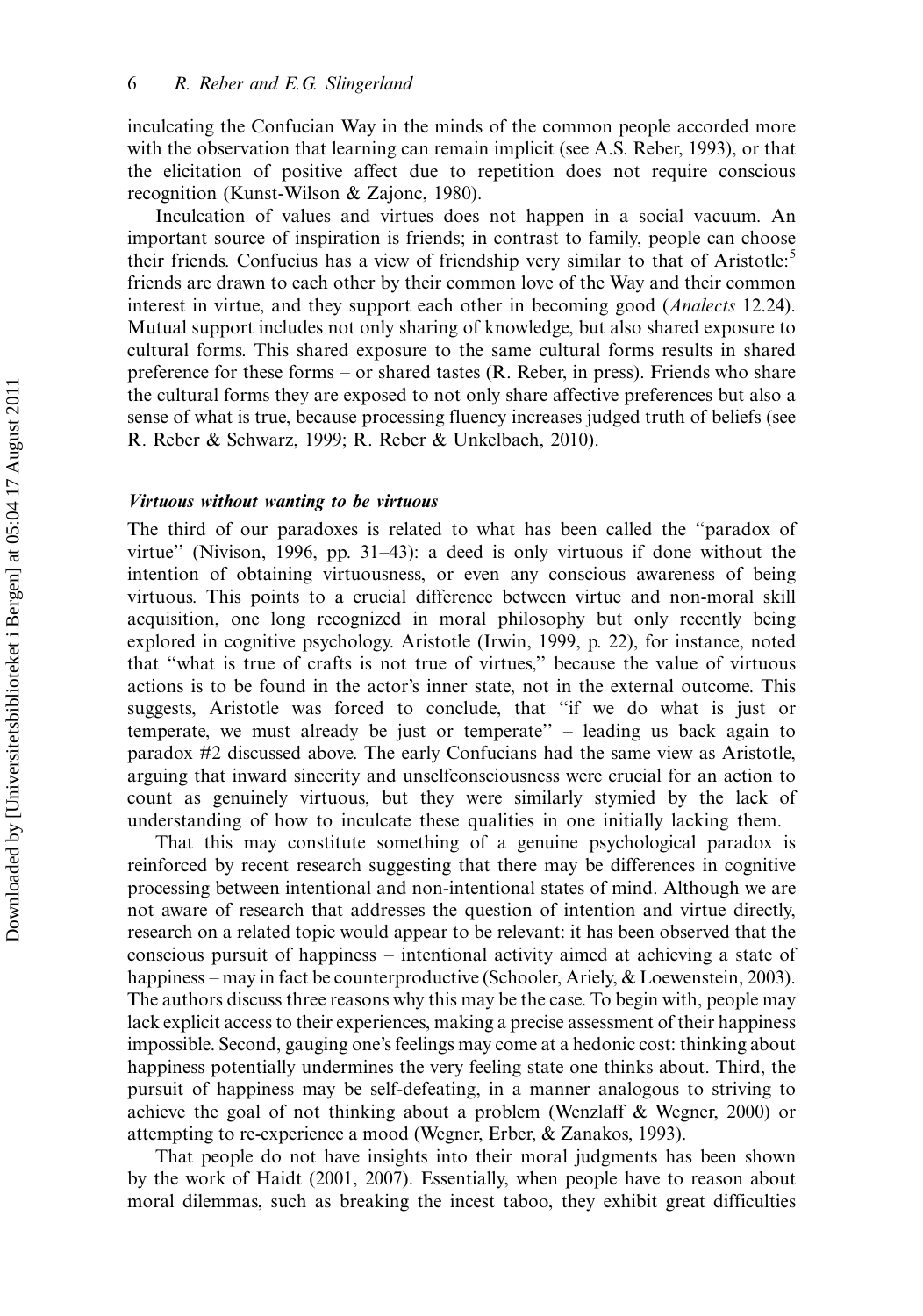in giving coherent reasons in favor of their activated moral intuition. As in the affective domain, people are not very good at verbalizing their moral intuitions. Moreover, they may forego some of the positive affective consequences of virtuous deeds if they monitor this feeling state too closely. If actors want to achieve virtue and therefore monitor their actions as to their virtuousness, this may undermine real virtue because the outcome of reasoning processes in order to attain virtue may differ from the outcome of the intuitive processes that accompany acting virtuously for its own sake.

Jon Elster (1983) has described states such as happiness or virtue as by-products of behavior that cannot be consciously brought about. People can try to fake virtue by simulating virtuous behavior, but, according to Elster, even the act of faking can become self-defeating when an actor does not intend to be virtuous, instead becoming so as a result of his or her behavior. Elster does not, however, explore the psychological mechanism behind this phenomenon. In line with an analysis by Sosis (2003), it could be that the perception of one's own behavior influences one's attitudes (e.g., Bem, 1972). In line with our analysis of the paradox in Confucian thought, repeated simulation of a behavior presumably increases its fluent execution, and this increases both positive affect and experienced truth of the beliefs behind the simulated actions.

Of course, part of the concern with real virtue lies in the fact that people may fake ritual performance and virtuous behavior to attain the benefits of group membership  $-$  a central concern in early Confucianism. It has been postulated that, because of this worry, religious groups might employ hard-to-fake signals in order to deter free-riders (see Irons, 2001; Iannaccone, 1994; Sosis, 2003). Signals may be hard to fake because they impose high costs: Sosis (2003) has shown that costly commitments  $-$  such as lengthy rituals  $-$  impose more costs on skeptics who want to fake the commitment in order to reap later benefits than on believers for whom the commitment is genuine. Alternately, costly commitments may be hard to fake because they involve emotional reactions or autonomous nervous system reactions that are not under conscious control (Alcorta & Sosis, 2005; Frank, 1988; Schloss, 2008). Early Confucianism appeared to employ both strategies: the requirement of life-long commitment to an expansive set of cultural practices meant that a variety of techniques for detecting involuntary signs of deception including close observation of the pupils of the eyes or facial expression, attention to subtle behavioral clues, and even analysis of an individual's musical performance were thought to provide a direct window onto underlying emotional states (Slingerland, 2008a).

In sum, there are at least two ways in which a modern cognitive scientific understanding of the mind can enrich and perhaps sharpen our view of this particular ancient paradox. To begin with, the lack of conscious insight into the basis of one's moral judgments – analogous to the lack of insight into the basis of one's affective processes, as reviewed by Schooler et al.  $(2003)$  – may result in suboptimal moral decisions, in a manner analogous to the self-defeating nature of the pursuit of happiness. Moreover, the failure to embrace group norms spontaneously  $-$  that is, the failure to internalize them to the point that they become embedded in automatic processes – may impair one's ability to be accepted as a reliable cooperator by other group members. A potentially interesting next step in exploring this problem would be to move from the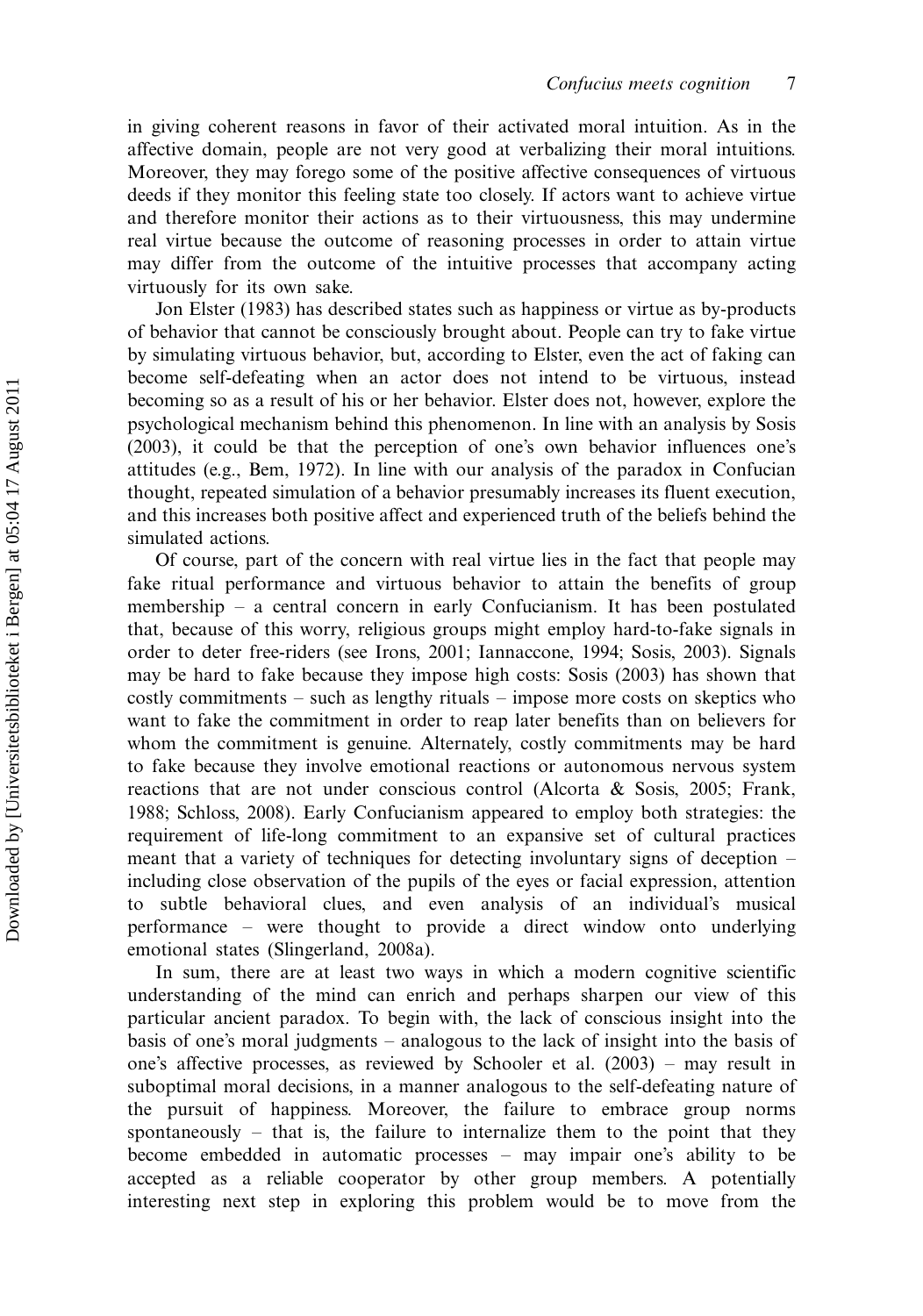consideration of problematics presented in classical Confucian texts to empirical studies of contemporary Confucian or Confucian-inspired ritual practice.

### Conclusion

One important message from this brief consideration of early Chinese thought and cognitive science is that findings from contemporary cognitive science can shed light on an ancient religious problem, and that ideas that have emerged in world religious traditions may help contemporary researchers in formulating hypotheses that can guide future psychological research. In his introduction to a recent interdisciplinary volume dedicated to ''effortless attention,'' Brian Bruya notes that the phenomenon of spontaneous or effortless action goes against the standard theoretical assumption in cognitive psychology that increasingly greater subjective effort must be expended as the demands of a given course of action increase. This, Bruya argues, may account for ''its long neglect as a subject of serious investigation'' (Bruya, 2010 p. 1). There have been some exceptions, of course (see, e.g., Csikszentmihalyi, 1975; Csikszentmihalyi and Csikszentmihalyi 1988), and the last decades have seen a gradually increasing interest in tacit knowledge and implicit processes (see A.S. Reber, 1993) and consequently in dual systems approaches (see Evans & Frankish, 2009). For instance, recent research has revealed that automatic processes play a crucial role in moral judgment (Haidt, 2001), which has led empirically minded philosophers to the conclusion that moral justification cannot be based on reason only (Saunders, 2009; Slingerland, 2010). Traditions such as early Confucianism offer over 2500 years of sophisticated phenomenological data, as well as increasingly refined techniques for bringing about states of unselfconscious spontaneity and the internalization of social norms, which can and should serve as an important resource for contemporary psychological researchers and theorists of ethics. This is one respect in which genuinely trans-disciplinary collaboration can help to advance both the sciences and the humanities (see Slingerland, 2008b), with cognitive science offering insights to moral theory and traditional moral theory guiding cognitive science in helpful new directions.

#### Notes

- Traditionally, the *Analects* has been viewed as a coherent and accurate record of the teachings of the Master, recorded during his lifetime or perhaps shortly after his death in approximately 480 BCE, but the current consensus among contemporary scholars is that our received version is a somewhat heterogeneous collection of material from different time periods, assembled by an editor or series of editors, probably considerably after the death of Confucius, but likely completed by the late fifth century or early fourth century BCE.
- 2. Slingerland's work was inspired by David Nivison's essays on the ''paradox of virtue'' in early Chinese thought (Nivison, 1996); since his 2000 article and 2003 monograph, several other scholars have independently noted the presence of this paradox in early Chinese religious thought (for two recent examples, see Graziani, 2009 and Yan, 2009).
- 3. There is a potential gap between laboratory research in cognitive psychology and real life. Does experimental research capture the mechanisms underlying the ritual practice recommended by Confucius? An analysis of experiments and field studies in domains such as aggression, helping, leadership style, social loafing, self-efficacy, depression, and memory revealed that laboratory experiments and field studies yielded corresponding results (Anderson, Lindsay, & Bushman, 1999). This observation means that experimental studies generally have good external validity. In addition, there is no *a priori* reason to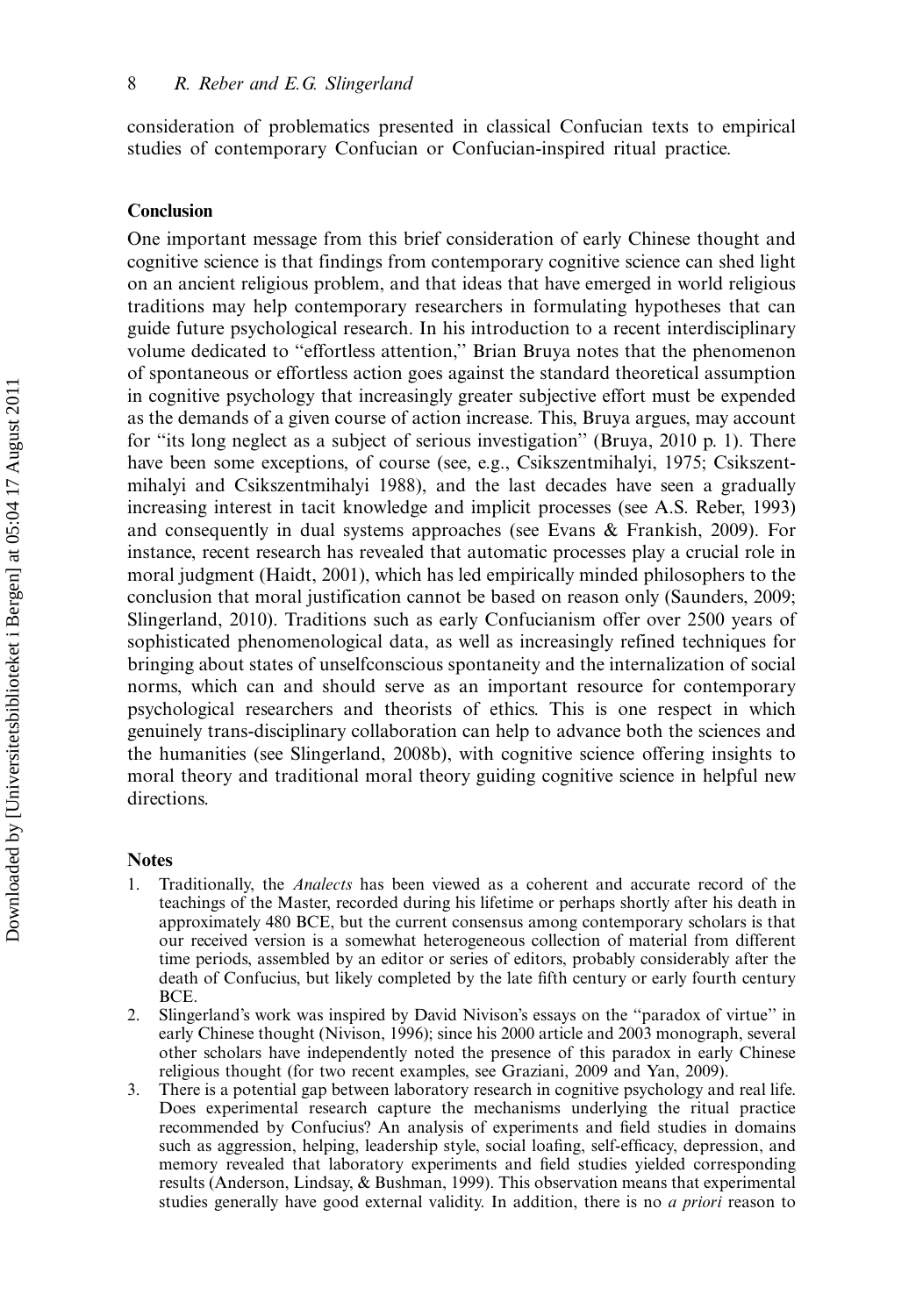assume that the same correspondence between experiments and field studies would not exist when it comes to fluency and memory effects in ritual practice.

- 4. See especially Analects 5.10, 7.8, 9.18, 9.24, and 15.16.
- 5. For Confucius and Aristotle on friendship, see Sim (2007, ch. 7).

#### **References**

Alcorta, C.S., & Sosis, R. (2005). Ritual, emotion, and sacred symbols. Human Nature, 16, 323-359.

- Anderson, C.A., Lindsay, J.J., & Bushman, B.J. (1999). Research in the psychological laboratory: Truth or triviality? Current Directions in Psychological Science, 8, 3-9.
- Baddeley, A.D., & Longman, D.J.A. (1978). The influence of length and frequency of training session on the rate of learning to type. Ergonomics,  $21$ , 627-635.
- Begg, I.M., Anas, A., & Farinacci, S. (1992). Dissociation of processes in belief: Source recollection, statement familiarity, and the illusion of truth. Journal of Experimental Psychology: General, 121, 446-458.
- Bem, D.J. (1972). Self-perception theory. In L. Berkowitz (Ed.), Advances in experimental social psychology (Vol. 6, pp. 1-62). New York, NY: Academic Press.
- Bruya, B. (2010). Toward a theory of attention that includes effortless attention and action. In B. Bruya (Ed.), *Effortless attention: A new perspective in the cognitive science of attention and action* (pp.  $1-28$ ). Cambridge, MA: MIT Press.
- Buchner, A. (1994). Indirect effects of synthetic grammar learning in an identification task. Journal of Experimental Psychology: Learning, Memory and Cognition, 20, 550-566.
- Cook, S. (2004). The debate over coercive rulership and the ''human way'' in light of recently excavated Warring States texts. Harvard Journal of Asiatic Studies, 64, 399-440.
- Csikszentmihalyi, M. (1975). Beyond boredom and anxiety: Experiencing flow in work and play. San Francisco, CA: Jossey-Bass.
- Csikszentmihalyi, M. & Csikszentmihalyi, I. (Eds.) . (1988). Optimal experience: Psychological studies of flow in consciousness. Cambridge: Cambridge University Press.
- Diemand-Yauman, C., Oppenheimer, D.M., & Vaughan, E.B. (2011). Fortune favors the bold (and the italicized): Effects of disfluency on educational outcomes. *Cognition*,  $118$ ,  $114-118$ .
- Elster, J. (1983). Sour grapes: Studies in the subversion of rationality. Cambridge: Cambridge University Press.
- Evans, J., & Frankish, K. (2009). In two minds: Dual processes and beyond. Oxford: Oxford University Press.
- Frank, R. (1988). Passions within reason: The strategic role of the emotions. New York, NY: W.W. Norton & Company.
- Gordon, P.C., & Holyoak, K.J. (1983). Implicit learning and generalization of the "mere exposure" effect. Journal of Personality and Social Psychology, 45, 492-500.
- Graziani, R. (2009). Optimal states and self-defeating plans: The problem of intentionality in early Chinese self-cultivation. Philosophy East & West, 59, 440-466.
- Haidt, J. (2001). The emotional dog and its rational tail: A social intuitionist approach to moral judgment. Psychological Review, 108, 814-834.
- Haidt, J. (2007). The new synthesis in moral psychology. Science, 316, 998-1002.
- Hasher, L., Goldstein, D., & Toppino, T. (1977). Frequency and the conference of referential validity. Journal of Verbal Learning and Verbal Behavior, 16, 107-112.
- Iannaccone, L. (1994). Why strict churches are strong. American Journal of Sociology, 99, 1180–1211.
- Irons, W. (2001). Religion as a hard-to-fake sign of commitment. In R. M. Nesse (Ed.), Evolution and the capacity for commitment (pp. 292-309). New York, NY: Russell Sage Foundation.
- Irwin, T. (1999). Aristotle: Nichomachean ethics (2nd ed). Indianapolis, IN/Cambridge: Hackett.
- James, W. (1985). The varieties of religious experience. New York, NY: Penguin Classics. (Original work published 1902 ).
- Jansma, J.M., Ramsey, N.F., Slagter, H.A., & Kahn, R.S. (2001). Functional anatomical correlates of controlled and automatic processing. Journal of Cognitive Neuroscience, 13, 730–743.
- Kunst-Wilson, W.R., & Zajonc, R.B. (1980). Affective discrimination of stimuli that cannot be recognized. Science, 207, 557-558.
- Marteau, R.A., Wynne, G., Kaye, W., & Evans, T.R. (1990). Resuscitation: Experience without feedback increases confidence but not skill. British Medical Journal, 300, 849-850.
- Nivison, D.(1996). The ways of Confucianism (B.V. Norden (Ed.). La Salle, IL: Open Court.
- Posner, M.I., & Keele, S.W. (1968). On the genesis of abstract ideas. Journal of Experimental Psychology, 77, 353-363.
- Reber, A.S. (1967). Implicit learning of artificial grammars. Journal of Verbal Learning and Verbal Behavior, 6, 855-863.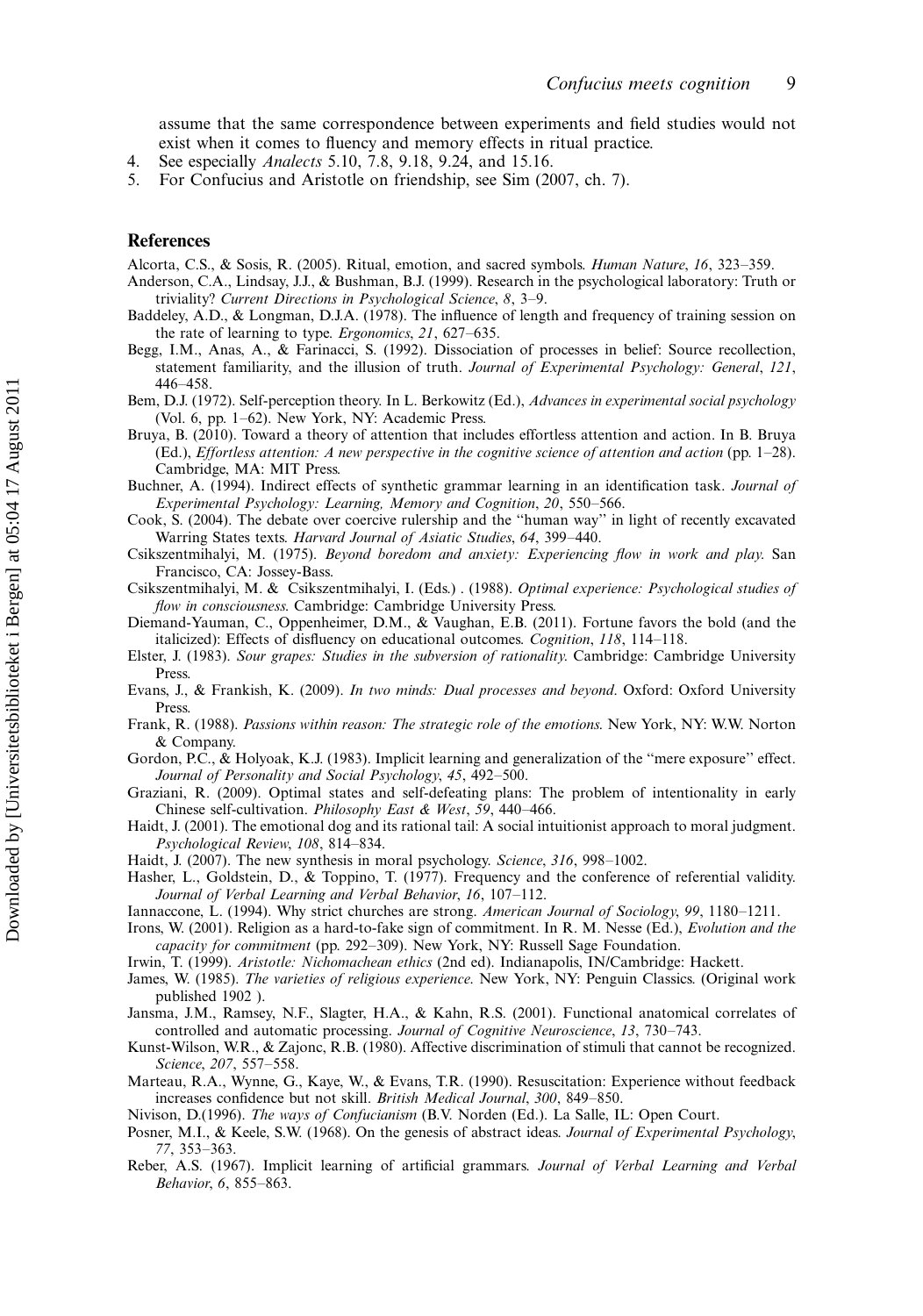- Reber, A.S. (1993). Implicit learning and tacit knowledge: An essay on the cognitive unconscious. New York, NY: Oxford University Press.
- Reber, P.J., Stark, C.E.L., & Squire, L.R. (1998). Cortical areas supporting category learning identified using functional MRI. Proceedings of the National Academy of Sciences of the United States of America, 95, 747-750.
- Reber, R. (in press). Processing fluency, aesthetic pleasure, and culturally shared taste. In A.P. Shimamura& S.E. Palmer (Eds.), Aesthetic science: Connecting mind, brain, and experience. New York, NY: Oxford University Press.
- Reber, R., Meier, B., Ruch-Monachon, M.A., & Tiberini, M. (2006). Effects of processing fluency on comparative performance judgments. Acta Psychologica, 123, 337–354.
- Reber, R., Schwarz, N., & Winkielman, P. (2004). Processing fluency and aesthetic pleasure: Is beauty in the perceiver's processing experience? Personality and Social Psychology Review, 8, 364-382.
- Reber, R., & Schwarz, N. (1999). Effects of perceptual fluency on judgments of truth. Consciousness and Cognition, 8, 338-342.
- Reber, R., & Unkelbach, C. (2010). The epistemic status of processing fluency as source for judgments of truth. Review of Philosophy and Psychology, 1, 563-581.
- Reber, R., Winkielman, P., & Schwarz, N. (1998). Effects of perceptual fluency on affective judgments. Psychological Science, 9, 45-48.
- Saunders, L.F. (2009). Reason and intuition in the moral life: A dual-process account of moral justification. In J. Evans & K. Frankish (Eds.), In two minds: Dual processes and beyond (pp. 335–354). Oxford: Oxford University Press.
- Schloss, J. (2008). He who laughs best: Involuntary religious affect as a solution to recursive cooperative defection. In J. Bulbulia, R. Sosis, E. Harris, R. Genet, C. Genet, & K. Wyman (Eds.), The evolution of religion: Studies, theories and critiques (pp. 197-207). Santa Margarita, CA: Collins Foundation Press.
- Schneider, W., & Shiffrin, R.M. (1977). Controlled and automatic human information processing: I. Detection, search, and attention. Psychological Review, 84, 1-66.
- Schooler, J.W., Ariely, D., & Loewenstein, G. (2003). The pursuit and assessment of happiness can be selfdefeating. In I. Brocas & J.D. Carrillo (Eds.), The psychology of economic decisions (Vol. 1, pp. 41-70). Oxford: Oxford University Press.
- Seamon, J.G., Brody, N., & Kauff, D.M. (1983). Affective discrimination of stimuli that are not recognized: Effects of shadowing, masking, and central laterality. Journal of Experimental Psychology: Learning Memory and Cognition, 9, 544-555.
- Shiffrin, R.M., & Schneider, W. (1977). Controlled and automatic human information processing: II. Perceptual learning, automatic attending and a general theory. Psychological Review, 84, 127-190.
- Sim, M. (2007). Remastering morals with Aristotle and Confucius. New York, NY: Cambridge University Press.
- Simon, D.A., & Bjork, R.A. (2001). Metacognition in motor learning. Journal of Experimental Psychology: Learning, Memory and Cognition, 27, 907-912.
- Simon, D.A., & Bjork, R.A (2002). Models of performance in learning multi-segment movement tasks: Consequences for acquisition, retention and judgments of learning. Journal of Experimental  $Psychology: Applied, 8, 222–232.$
- Skinner, B.F. (1938). The behavior of organisms: An experimental analysis. New York, NY: Appleton-Century.
- Slingerland, E.G. (2000). Effortless action: the Chinese spiritual ideal of wu-wei. Journal of the American Academy of Religion, 68, 293-328.
- Slingerland, E.G. (2003a). Effortless action: Wu-wei as conceptual metaphor and spiritual ideal in early China. Oxford: Oxford University Press.
- Slingerland, E.G. (2003b). Confucius: Analects: With selections from traditional commentaries. Indianapolis, IN/Cambridge: Hackett.
- Slingerland, E.G. (2008a). The problem of moral spontaneity in the Guodian corpus. Dao: A Journal of Comparative Philosophy, 7, 237-256.
- Slingerland, E.G. (2008b). What science offers the humanities: Integrating body and culture. Cambridge: Cambridge University Press.
- Slingerland, E.G. (2010). Toward an empirically-responsible ethics: Cognitive science, virtue ethics, and effortless attention in early Chinese thought. In B. Bruya (Ed.), Effortless attention: A new perspective in the cognitive science of attention and action (pp.  $247-286$ ). Cambridge, MA: MIT Press.
- Sosis, R. (2003). Why aren't we all Hutterites? Costly signalling theory and religious behaviour. Human  $Nature, 14, 91-127.$
- Sweller, J., & Chandler, P. (1994). Why some material is difficult to learn. Cognition and Instruction, 12, 185-233.
- Wegner, D.M., Erber, R., & Zanakos, S. (1993). Ironic processes in the mental control of mood and moodrelated thought. Journal of Personality and Social Psychology, 65, 1093-1104.
- Wenzlaff, R.M., & Wegner, D.M. (2000). Thought suppression. Annual Review of Psychology, 51, 59-91.
- Whittlesea, B.W.A. (1993). Illusions of familiarity. Journal of Experimental Psychology: Learning, Memory and Cognition, 19, 1235-1253.